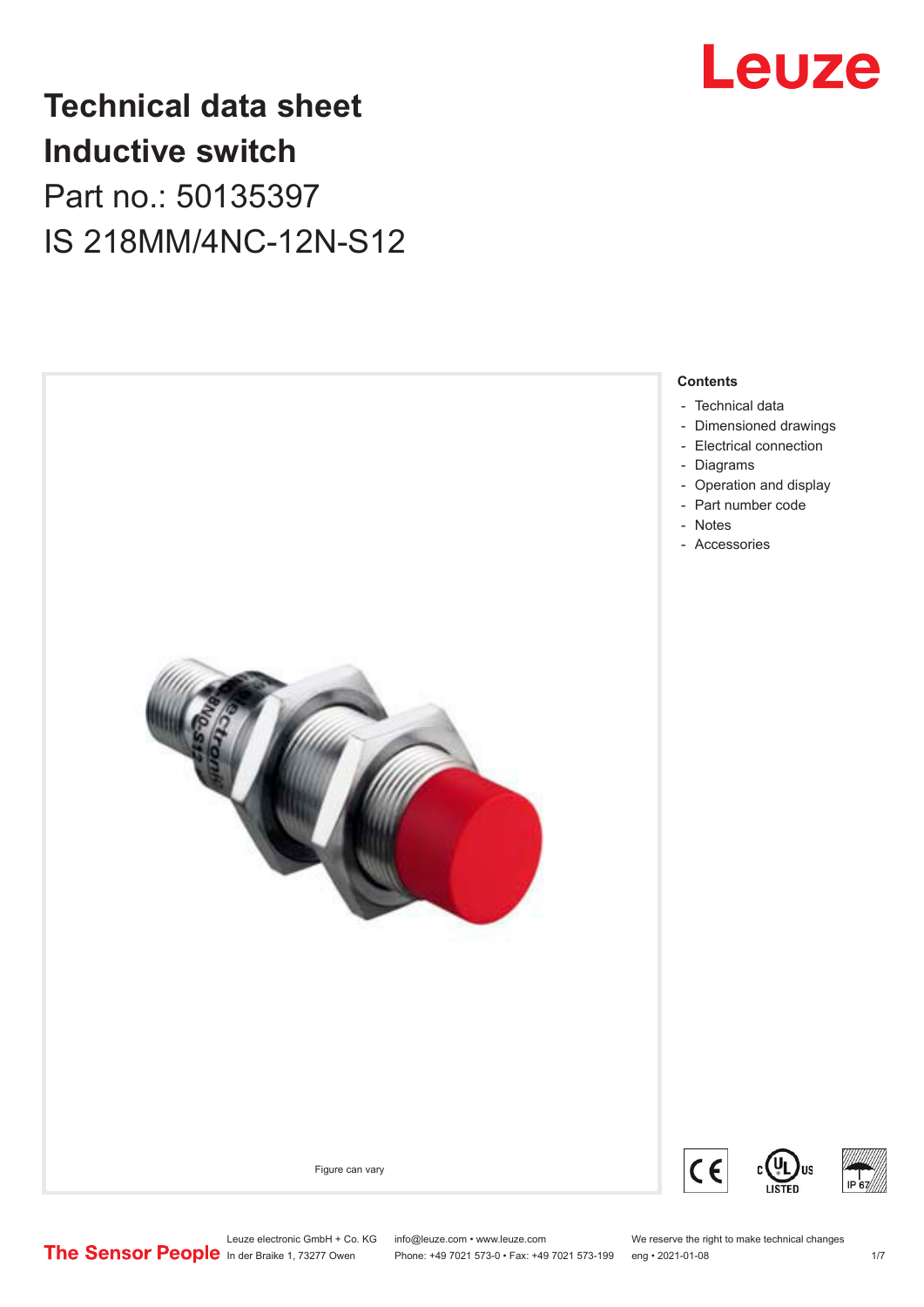# <span id="page-1-0"></span>**Technical data**

# Leuze

#### **Basic data**

| <b>Series</b>                             | 218             |
|-------------------------------------------|-----------------|
| Typ. operating range limit S <sub>n</sub> | 12 <sub>1</sub> |
| Operating range S <sub>3</sub>            |                 |

## 12 mm 0 ... 9.7 mm

### **Characteristic parameters**

### **Electrical data**

**Protective circuit** 

| otective circuit <sup>.</sup>        | Inductive protection                                                                     |
|--------------------------------------|------------------------------------------------------------------------------------------|
|                                      | Polarity reversal protection                                                             |
|                                      | Short circuit protected                                                                  |
|                                      |                                                                                          |
| Performance data                     |                                                                                          |
| Supply voltage $U_{\rm B}$           | 10  30 V, DC                                                                             |
| <b>Residual ripple</b>               | $0 20 \%$ , From $U_{\rm B}$                                                             |
| <b>Open-circuit current</b>          | $010$ mA                                                                                 |
| Temperature drift, max. (in % of S.) | 10 %, Over the entire operating<br>temperature range                                     |
| Repeatability, max. (in % of S.)     | 5 %, For $U_R$ = 20  30 VDC, ambient<br>temperature $T_a = 23 \degree C \pm 5 \degree C$ |
| <b>Switching hysteresis</b>          | 20%                                                                                      |

#### **Outputs**

**Number of digital switching outputs** 1 Piece(s)

|                            | <b>Switching outputs</b>   |                      |  |  |
|----------------------------|----------------------------|----------------------|--|--|
|                            | <b>Voltage type</b>        | DC                   |  |  |
|                            | Switching current, max.    | 200 mA               |  |  |
|                            | Residual current, max.     | $0.1 \text{ mA}$     |  |  |
|                            | Voltage drop               | $\leq$ 2 V           |  |  |
|                            | <b>Switching output 1</b>  |                      |  |  |
|                            | <b>Switching element</b>   | Transistor, PNP      |  |  |
|                            | <b>Switching principle</b> | NC (normally closed) |  |  |
| <b>Timing</b>              |                            |                      |  |  |
| <b>Switching frequency</b> |                            | 500 Hz               |  |  |

**Readiness delay** 60 ms

#### **Connection**

**Number of connections** 1 Piece(s)

#### **Connection 1**

| - -             |  |  |  |
|-----------------|--|--|--|
| Signal OUT      |  |  |  |
| Voltage supply  |  |  |  |
| Connector       |  |  |  |
| M <sub>12</sub> |  |  |  |
| Male            |  |  |  |
| Metal           |  |  |  |
| 4-pin           |  |  |  |
| A-coded         |  |  |  |
|                 |  |  |  |

| <b>Mechanical data</b>                             |                                 |  |  |  |
|----------------------------------------------------|---------------------------------|--|--|--|
| Design                                             | Cylindrical                     |  |  |  |
| <b>Thread size</b>                                 | $M18 \times 1$ mm               |  |  |  |
| Dimension (Ø x L)                                  | 18 mm x 63.5 mm                 |  |  |  |
| <b>Type of installation</b>                        | Non-embedded                    |  |  |  |
| <b>Housing material</b>                            | Metal                           |  |  |  |
| <b>Metal housing</b>                               | Nickel-plated brass             |  |  |  |
| Sensing face material                              | Plastic, Polybutylene (PBT)     |  |  |  |
| Net weight                                         | 105 <sub>g</sub>                |  |  |  |
| <b>Housing color</b>                               | Red, RAL 3000                   |  |  |  |
|                                                    | Silver                          |  |  |  |
| <b>Type of fastening</b>                           | Mounting thread                 |  |  |  |
|                                                    | Via optional mounting device    |  |  |  |
| <b>Standard measuring plate</b>                    | 36 x 36 mm <sup>2</sup> , Fe360 |  |  |  |
|                                                    |                                 |  |  |  |
| <b>Operation and display</b>                       |                                 |  |  |  |
| Type of display                                    | LED                             |  |  |  |
| <b>Number of LEDs</b>                              | 1 Piece(s)                      |  |  |  |
| <b>Environmental data</b>                          |                                 |  |  |  |
| Ambient temperature, operation                     | $-25$ 70 °C                     |  |  |  |
| Ambient temperature, storage                       | $-2570 °C$                      |  |  |  |
| <b>Certifications</b>                              |                                 |  |  |  |
| Degree of protection                               | IP 67                           |  |  |  |
| <b>Protection class</b>                            | Ш                               |  |  |  |
| <b>Certifications</b>                              | c UL US                         |  |  |  |
| Test procedure for EMC in accordance IEC 61000-4-2 |                                 |  |  |  |
| with standard                                      | IEC 61000-4-3                   |  |  |  |
|                                                    | IEC 61000-4-4                   |  |  |  |
| <b>Standards applied</b>                           | IEC 60947-5-2                   |  |  |  |
|                                                    |                                 |  |  |  |
| <b>Correction factors</b>                          |                                 |  |  |  |
| <b>Aluminum</b>                                    | 0.45                            |  |  |  |
| <b>Stainless steel</b>                             | 0.75                            |  |  |  |
| Copper                                             | 0.4                             |  |  |  |
| <b>Brass</b>                                       | 0.55                            |  |  |  |

#### **Classification**

**Fe360 steel** 1

| <b>Customs tariff number</b> | 85365019 |
|------------------------------|----------|
| eCl@ss 5.1.4                 | 27270101 |
| eCl@ss 8.0                   | 27270101 |
| eCl@ss 9.0                   | 27270101 |
| eCl@ss 10.0                  | 27270101 |
| eCl@ss 11.0                  | 27270101 |
| <b>ETIM 5.0</b>              | EC002714 |
| <b>ETIM 6.0</b>              | EC002714 |
| <b>ETIM 7.0</b>              | EC002714 |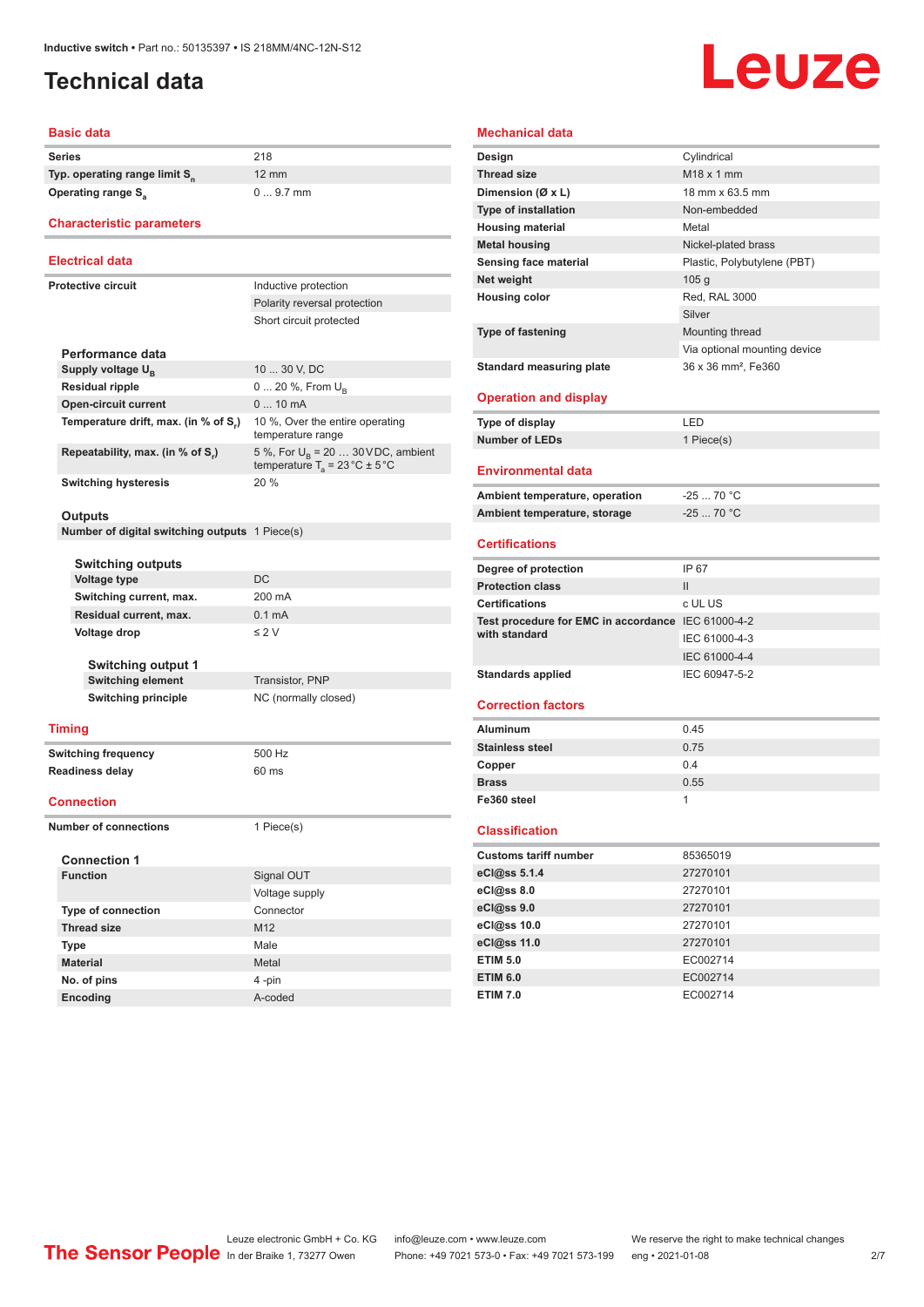<span id="page-2-0"></span>**Inductive switch •** Part no.: 50135397 **•** IS 218MM/4NC-12N-S12

# **Dimensioned drawings**

All dimensions in millimeters





# **Electrical connection**

#### **Connection 1**

| <b>Function</b>    | Signal OUT<br>Voltage supply |
|--------------------|------------------------------|
| Type of connection | Connector                    |
| <b>Thread size</b> | M12                          |
| <b>Type</b>        | Male                         |
| <b>Material</b>    | Metal                        |
| No. of pins        | 4-pin                        |
| Encoding           | A-coded                      |

### **Pin Pin assignment**

| $\overline{2}$ | $\sim$ $\sim$ $\sim$ |  |
|----------------|----------------------|--|
| $\sim$<br>۰J   | <b>GND</b>           |  |
| 4              | n.c.                 |  |



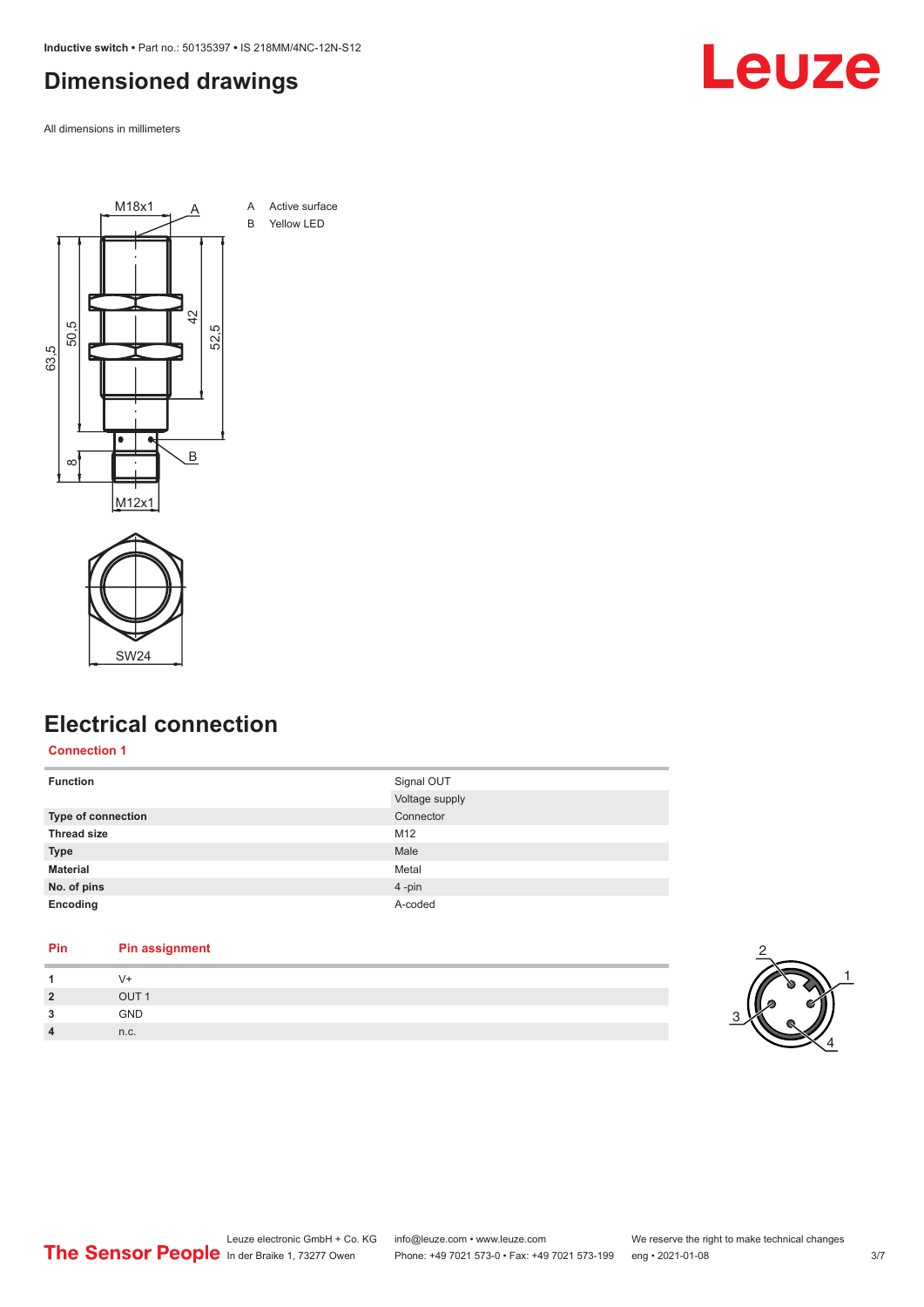# <span id="page-3-0"></span>**Diagrams**

# Leuze

### Non-embedded installation



# Types with  $S_n$  = 12.0 mm



# **Operation and display**

| <b>LED</b> | <b>Display</b>           | <b>Meaning</b>                   |
|------------|--------------------------|----------------------------------|
|            | Yellow, continuous light | Switching output/switching state |

- a Inductive switch
- b Standard measuring plate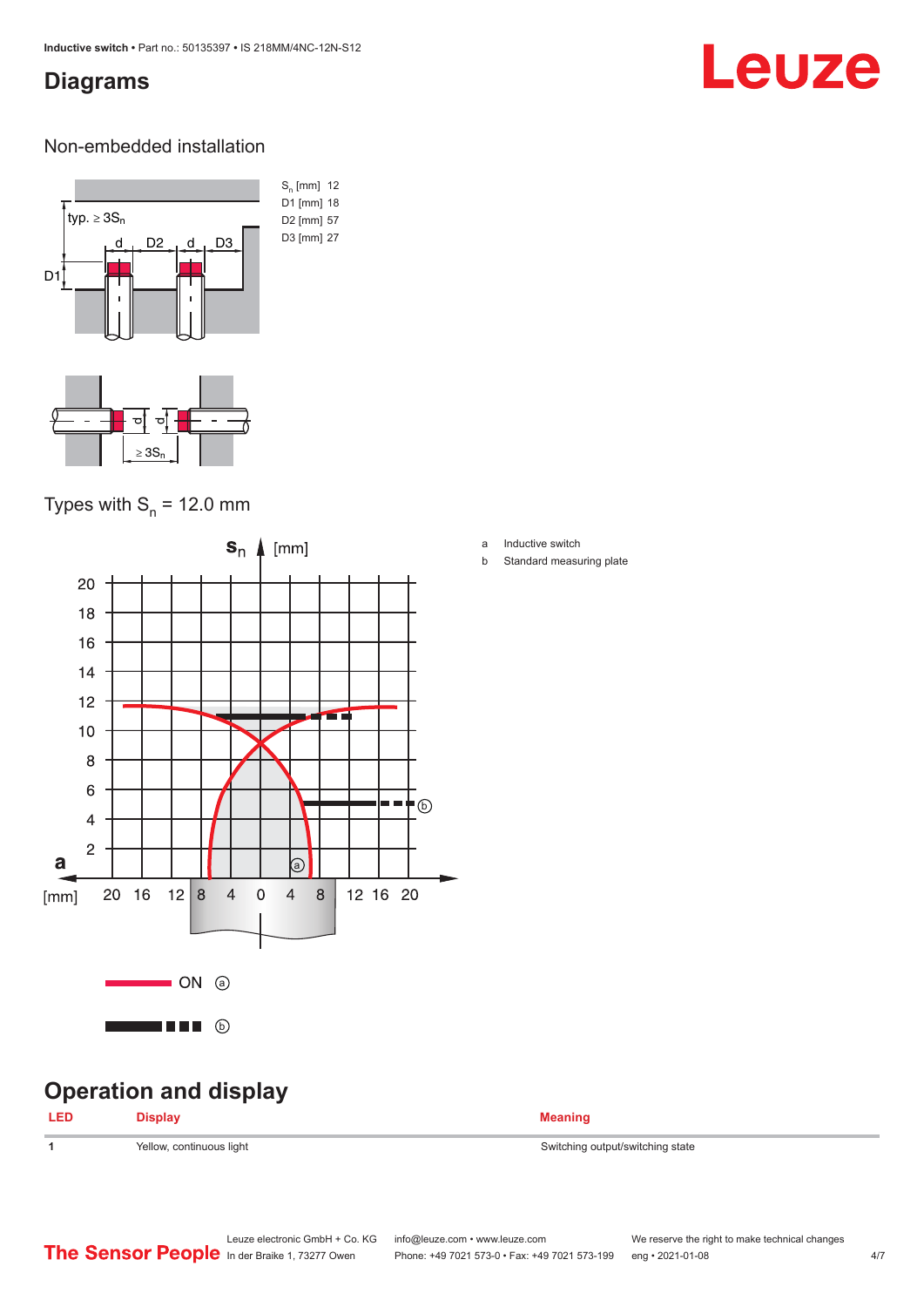# <span id="page-4-0"></span>**Part number code**

Part designation: **ISX YYY ZZ/AAA.BB-CCC-DDD-DDD**



| <b>ISX</b> | Operating principle / construction<br>IS: inductive switch, standard design<br>ISS: inductive switch, short construction                                                                                                                                                                                                                                                                                                                                                                                                                                                                                                                                                                                                                                                                                                                                                                                                                                                                                                                                                                                                                                                                                                                                                                                                                                                                                                                                                                          |
|------------|---------------------------------------------------------------------------------------------------------------------------------------------------------------------------------------------------------------------------------------------------------------------------------------------------------------------------------------------------------------------------------------------------------------------------------------------------------------------------------------------------------------------------------------------------------------------------------------------------------------------------------------------------------------------------------------------------------------------------------------------------------------------------------------------------------------------------------------------------------------------------------------------------------------------------------------------------------------------------------------------------------------------------------------------------------------------------------------------------------------------------------------------------------------------------------------------------------------------------------------------------------------------------------------------------------------------------------------------------------------------------------------------------------------------------------------------------------------------------------------------------|
| <b>YYY</b> | <b>Series</b><br>203: series with Ø 3 mm<br>204: series with $\varnothing$ 4 mm<br>205: series with M5 x 0.5 external thread<br>206: series with $\varnothing$ 6.5 mm<br>208: series with M8 x 1 external thread<br>212: series with M12 x 1 external thread<br>218: series with M18 x 1 external thread<br>230: series with M30 x 1.5 external thread<br>240: series in cubic design<br>244: series in cubic design<br>255: series with 5 x 5 mm <sup>2</sup> cross section<br>288: series with 8 x 8 mm <sup>2</sup> cross section                                                                                                                                                                                                                                                                                                                                                                                                                                                                                                                                                                                                                                                                                                                                                                                                                                                                                                                                                              |
| ZZ         | Housing / thread<br>MM: metal housing (active surface: plastic) / metric thread<br>FM: full-metal housing (active surface: stainless steel AISI 316L) / metric thread<br>MP: metal housing (active surface: plastic) / smooth (without thread)                                                                                                                                                                                                                                                                                                                                                                                                                                                                                                                                                                                                                                                                                                                                                                                                                                                                                                                                                                                                                                                                                                                                                                                                                                                    |
| <b>AAA</b> | Output current / supply<br>4NO: PNP transistor, NO contact<br>4NC: PNP transistor, NC contact<br>2NO: NPN transistor, NO contact<br>2NC: NPN transistor, NC contact<br>1NO: relay, NO contact / AC/DC<br>1NC: relay, NC contact / AC/DC<br>44: 2 PNP transistor switching outputs, antivalent (NO + NC)<br>22: 2 NPN transistor switching outputs, antivalent (NO + NC)                                                                                                                                                                                                                                                                                                                                                                                                                                                                                                                                                                                                                                                                                                                                                                                                                                                                                                                                                                                                                                                                                                                           |
| ВB         | <b>Special equipment</b><br>n/a: no special equipment<br>5F: food version<br>5: housing material V2A (1.4305, AISI 303)                                                                                                                                                                                                                                                                                                                                                                                                                                                                                                                                                                                                                                                                                                                                                                                                                                                                                                                                                                                                                                                                                                                                                                                                                                                                                                                                                                           |
| <b>CCC</b> | Measurement range / type of installation<br>1E0: typ. range limit 1.0 mm / embedded installation<br>1E5: typ. range limit 1.5 mm / embedded installation<br>2E0: typ. range limit 2.0 mm / embedded installation<br>3E0: typ. range limit 3.0 mm / embedded installation<br>4E0: typ. range limit 4.0 mm / embedded installation<br>5E0: typ. range limit 5.0 mm / embedded installation<br>6E0: typ. range limit 6.0 mm / embedded installation<br>8E0: typ. range limit 8.0 mm / embedded installation<br>10E: typ. range limit 10.0 mm / embedded installation<br>12E: typ. range limit 12.0 mm / embedded installation<br>15E: typ. range limit 15.0 mm / embedded installation<br>20E: typ. range limit 20.0 mm / embedded installation<br>22E: typ. range limit 22.0 mm / embedded installation<br>2N5: typ. range limit 2.5 mm / non-embedded installation<br>4N0: typ. range limit 4.0 mm / non-embedded installation<br>8N0: typ. range limit 8.0 mm / non-embedded installation<br>10N: typ. range limit 10.0 mm / non-embedded installation<br>12N: typ. range limit 12.0 mm / non-embedded installation<br>14N: typ. range limit 14.0 mm / non-embedded installation<br>15N: typ. range limit 15.0 mm / non-embedded installation<br>20N: typ. range limit 20.0 mm / non-embedded installation<br>22N: typ. range limit 22.0 mm / non-embedded installation<br>25N: typ. range limit 25.0 mm / non-embedded installation<br>40N: typ. range limit 40.0 mm / non-embedded installation |
| <b>DDD</b> | <b>Electrical connection</b><br>n/a: cable, standard length 2000 mm<br>S12: M12 connector, 4-pin, axial<br>200-S12: cable, length 200 mm with M12 connector, 4-pin, axial<br>200-S8.3: cable, length 200 mm with M8 connector, 3-pin, axial<br>S8.3: M8 connector, 3-pin, axial<br>005-S8.3: cable, length 500 mm with M8 connector, 3-pin, axial<br>050: cable, standard length 5000 mm, 3-wire                                                                                                                                                                                                                                                                                                                                                                                                                                                                                                                                                                                                                                                                                                                                                                                                                                                                                                                                                                                                                                                                                                  |

**Note**

 $\%$  A list with all available device types can be found on the Leuze website at www.leuze.com.

Leuze electronic GmbH + Co. KG info@leuze.com • www.leuze.com We reserve the right to make technical changes In der Braike 1, 73277 Owen Phone: +49 7021 573-0 • Fax: +49 7021 573-199 eng • 2021-01-08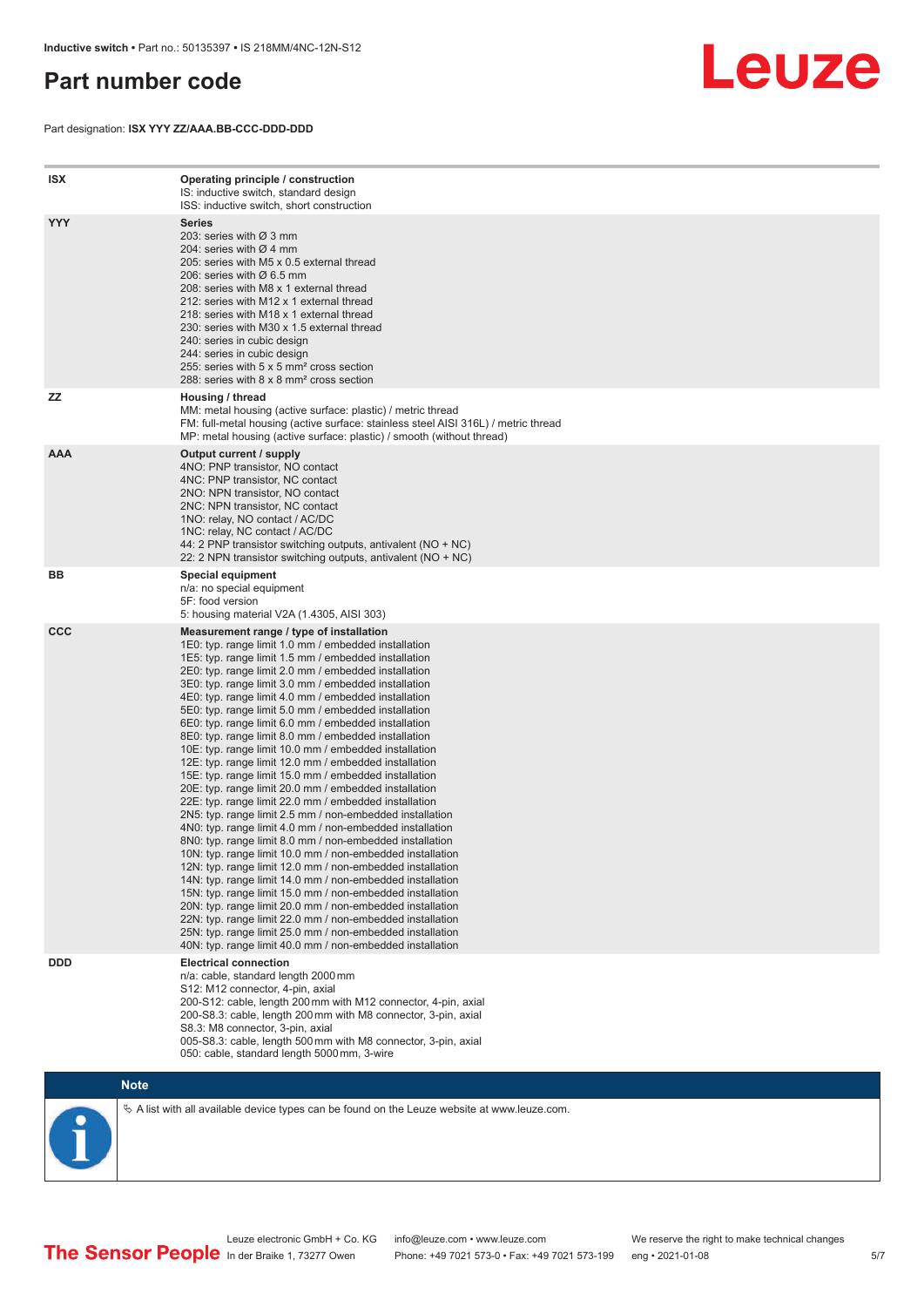# <span id="page-5-0"></span>**Notes**

 $\%$  This product is not a safety sensor and is not intended as personnel protection.

 $\&$  The product may only be put into operation by competent persons.

 $\%$  Only use the product in accordance with its intended use.



# **Accessories**

# Connection technology - Connection cables

|  | Part no. | <b>Designation</b>     | <b>Article</b>   | <b>Description</b>                                                                                                                                           |
|--|----------|------------------------|------------------|--------------------------------------------------------------------------------------------------------------------------------------------------------------|
|  | 50130654 | KD U-M12-4A-P1-<br>020 | Connection cable | Connection 1: Connector, M12, Axial, Female, A-coded, 4 -pin<br>Connection 2: Open end<br>Shielded: No<br>Cable length: 2,000 mm<br>Sheathing material: PUR  |
|  | 50130657 | KD U-M12-4A-P1-<br>050 | Connection cable | Connection 1: Connector, M12, Axial, Female, A-coded, 4-pin<br>Connection 2: Open end<br>Shielded: No<br>Cable length: 5,000 mm<br>Sheathing material: PUR   |
|  | 50130648 | KD U-M12-4A-V1-<br>020 | Connection cable | Connection 1: Connector, M12, Axial, Female, A-coded, 4-pin<br>Connection 2: Open end<br>Shielded: No<br>Cable length: 2,000 mm<br>Sheathing material: PVC   |
|  | 50130688 | KD U-M12-4W-V1-<br>020 | Connection cable | Connection 1: Connector, M12, Angled, Female, A-coded, 4 -pin<br>Connection 2: Open end<br>Shielded: No<br>Cable length: 2,000 mm<br>Sheathing material: PVC |

Leuze